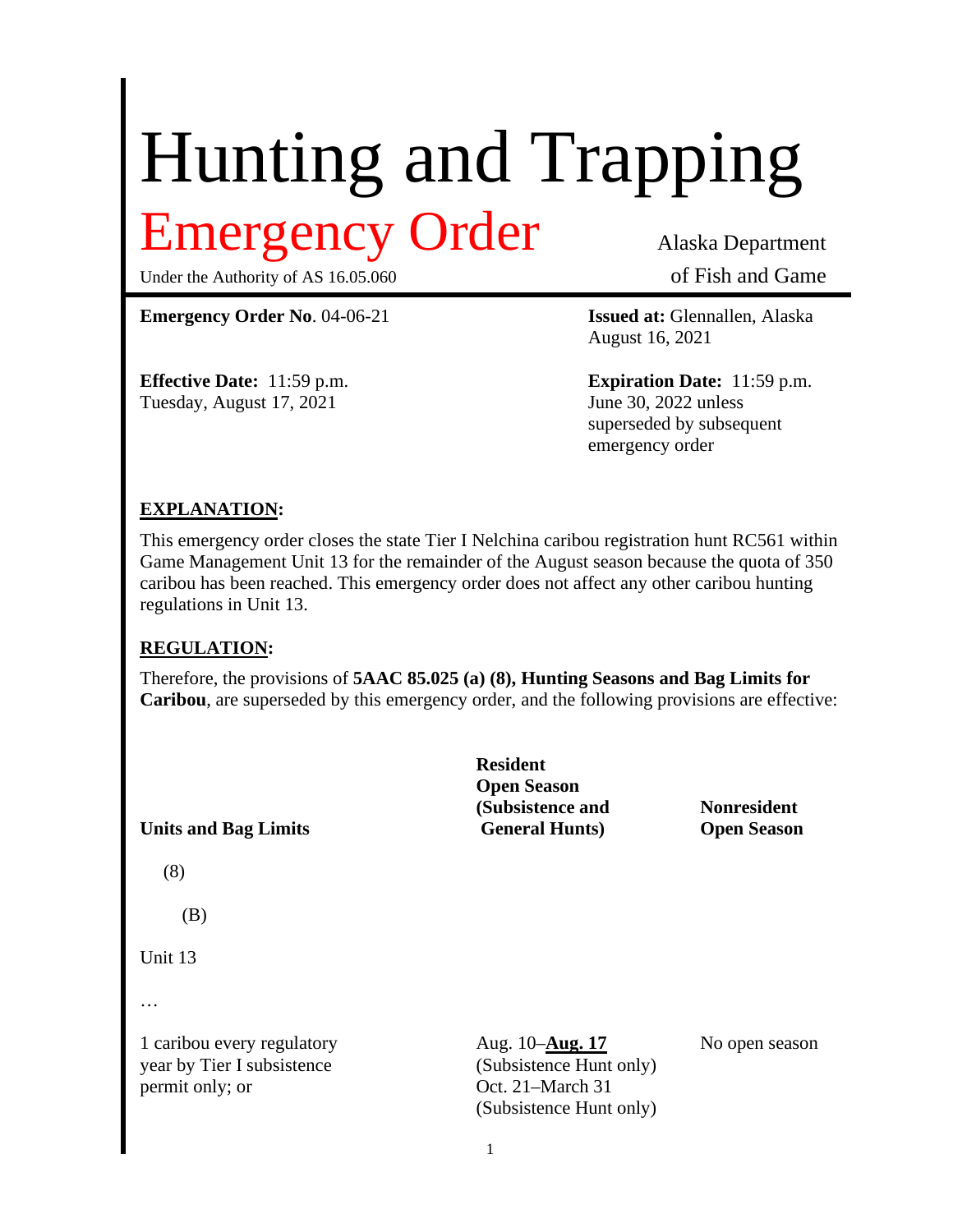#### ….

All other caribou hunting regulations remain unchanged and are not affected by this emergency order.

> Doug Vincent-Lang Commissioner

By delegation to:

Hod / Lotati

 Heidi L. Hatcher Glennallen Area Wildlife Biologist

## **JUSTIFICATION:**

To maintain the population objective of 35,000–40,000 Nelchina caribou, harvest quotas are modified annually. The harvest quota for the Nelchina caribou herd for the 2021–2022 season is 1,600 caribou. The department believes that harvest of approximately 1,250 caribou from the state season and additional federal harvest can be taken sustainably while allowing for modest growth and providing for subsistence opportunity. The 2021–2022 quota for the Tier I Registration Caribou hunt RC561 is 350 caribou, which has been reached.

### **DISTRIBUTION:**

This emergency order is distributed to the recipients listed below. Copies are available from Department of Fish and Game offices in Glennallen, Palmer, Delta Junction, Tok, Anchorage, Juneau, and Fairbanks.

- 1. The Honorable Lieutenant Governor
- 2. Assistant Attorney General (Board of Game Liaison), Anchorage
- 3. Commissioner, Department of Fish and Game
- 4. Division of Wildlife Conservation:

**Director** Deputy Director Assistant Director Regulations Coordination Team Regional Supervisors Area Wildlife Biologists: Regions II, III, IV State-Federal Regulations Coordinator Webmaster

- 5. Division of Boards Executive Director Board of Game members
- 6. Division of Subsistence